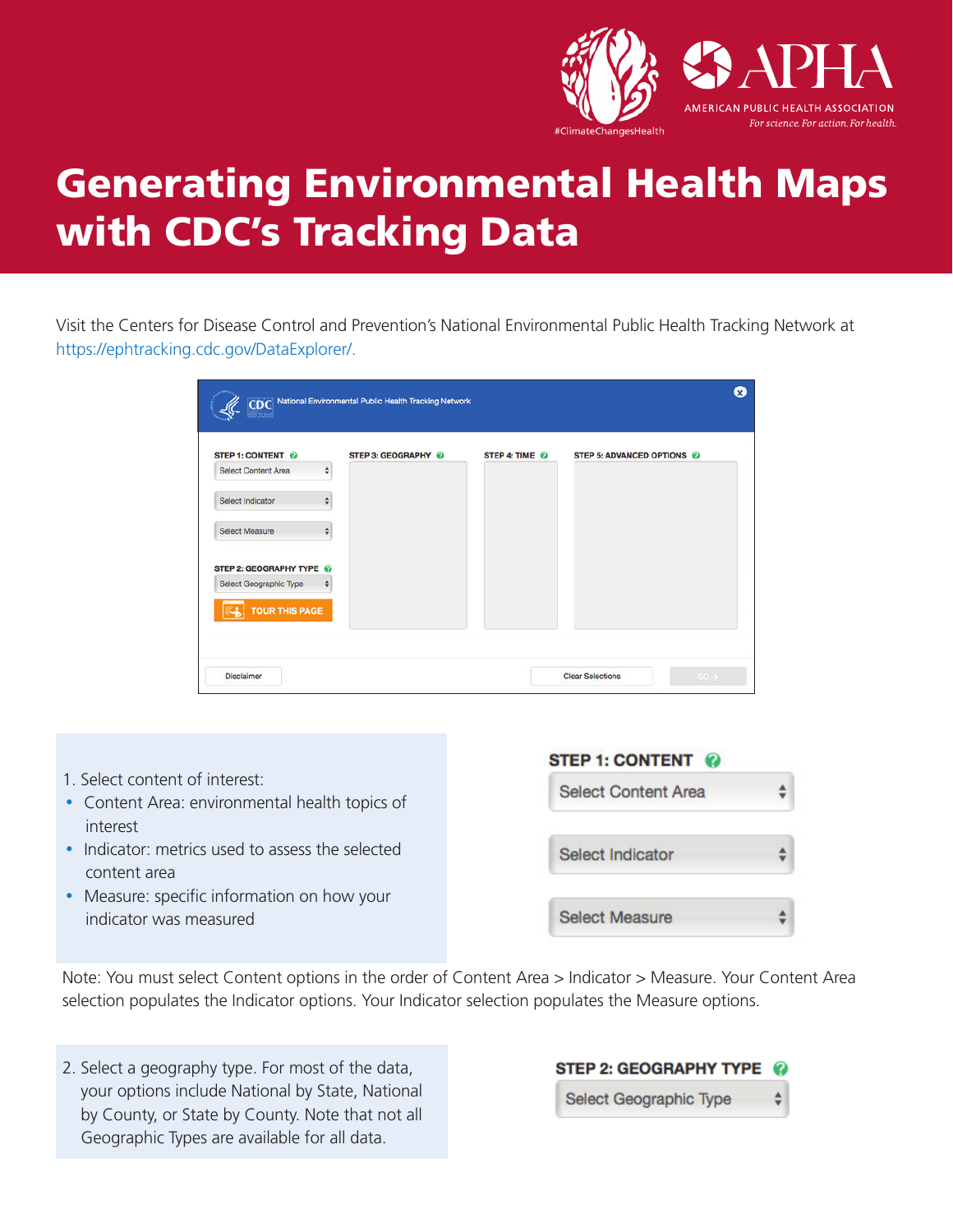

STEP 4: TIME @ All Years ₹ 2011  $\Box$  2005

4. Select the year you want to see, or select multiple if you want to be able to toggle between different years when viewing the map.

3. Further refine your geographic preferences, if applicable by checking select geographies of interest. Many datasets do not offer multiple

options in Step 3.

- 5. Select any advanced data options, if applicable.
- STEP 5: ADVANCED OPTIONS @ A Required ▲ Emissions Scenario Emissions Scenario: Low Emissions (B1) Emissions Scenario: High Emissions (A2) ▲ One Strat Type Only 4 Absolute Threshold Absolute Threshold: 90 degrees F Absolute Threshold: 100 degrees F Relative Threshold
- 6. Click the "Go" button to generate a map. Note that you cannot advance to map generation until you have selected at least one item from Steps 1–5.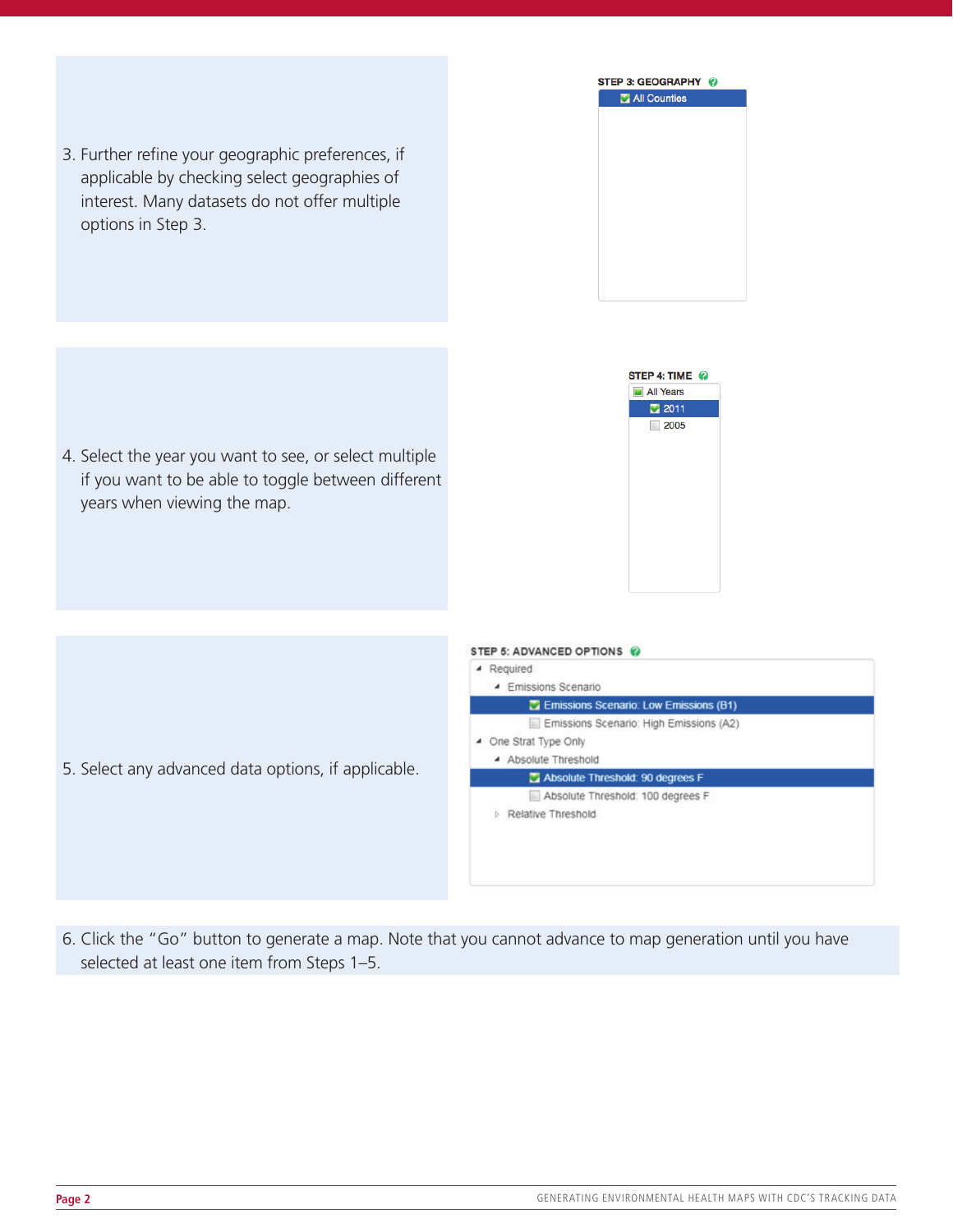# Now that you have a map, what's next?

# Exploring Your Map

- Use the + and buttons in the top left corner of the map to zoom in and out.
- Use the magnifying glass in the top left corner of the map to identify an exact location on the map. For example, type in a city to have the map highlight it on your map.

#### Legend Options

Click the gear button on the legend to make more adjustments.

• You can change the color of data. For example, flooding data may be best displayed with a blue color scheme while air quality data might be better seen with a brown color scheme.

| Color Scheme               |   |   | Number of Break Groups |  |  |
|----------------------------|---|---|------------------------|--|--|
|                            |   | 5 |                        |  |  |
|                            |   |   |                        |  |  |
| <b>Classification Type</b> |   |   |                        |  |  |
| Quantiles                  | v |   |                        |  |  |

- You can also select the number of break groups and the classification type. There are three classification type options:
	- Equal interval each class has an equal range of values; that is, the difference between the high and low value is equal for each class. You should use this method if your data is evenly distributed and you want to emphasize the difference in values between the features.
	- ° Natural breaks data values that cluster are placed into a single class. Class breaks occur where there is a gap between clusters. You should use this method if your data is unevenly distributed; that is, many features have the same or similar values and there are gaps between groups of values.
	- ° Quantile each class has roughly the same number of features. If your data is evenly distributed and you want to emphasize the difference in relative position between features, you should use the quantile classifcation method. If, for example, the point values are divided into five classes, points in the highest class would fall into the top fifth of all points.

# Map Options

The map options tool in the top right corner of the map gives you more options to choose from.

- Set your transparency level. This will determine how well the bottom layer of the map will show through.
- Select any points of interest you want to display on the map. For example, you could display day care centers or nursing homes to highlight populations more vulnerable to climate change.
- You can overlay the map with surface smoke or current radar (weather). For example, surface smoke might be a good overlay for air quality data.
- Lastly, you can select the map background layer that you like the most.